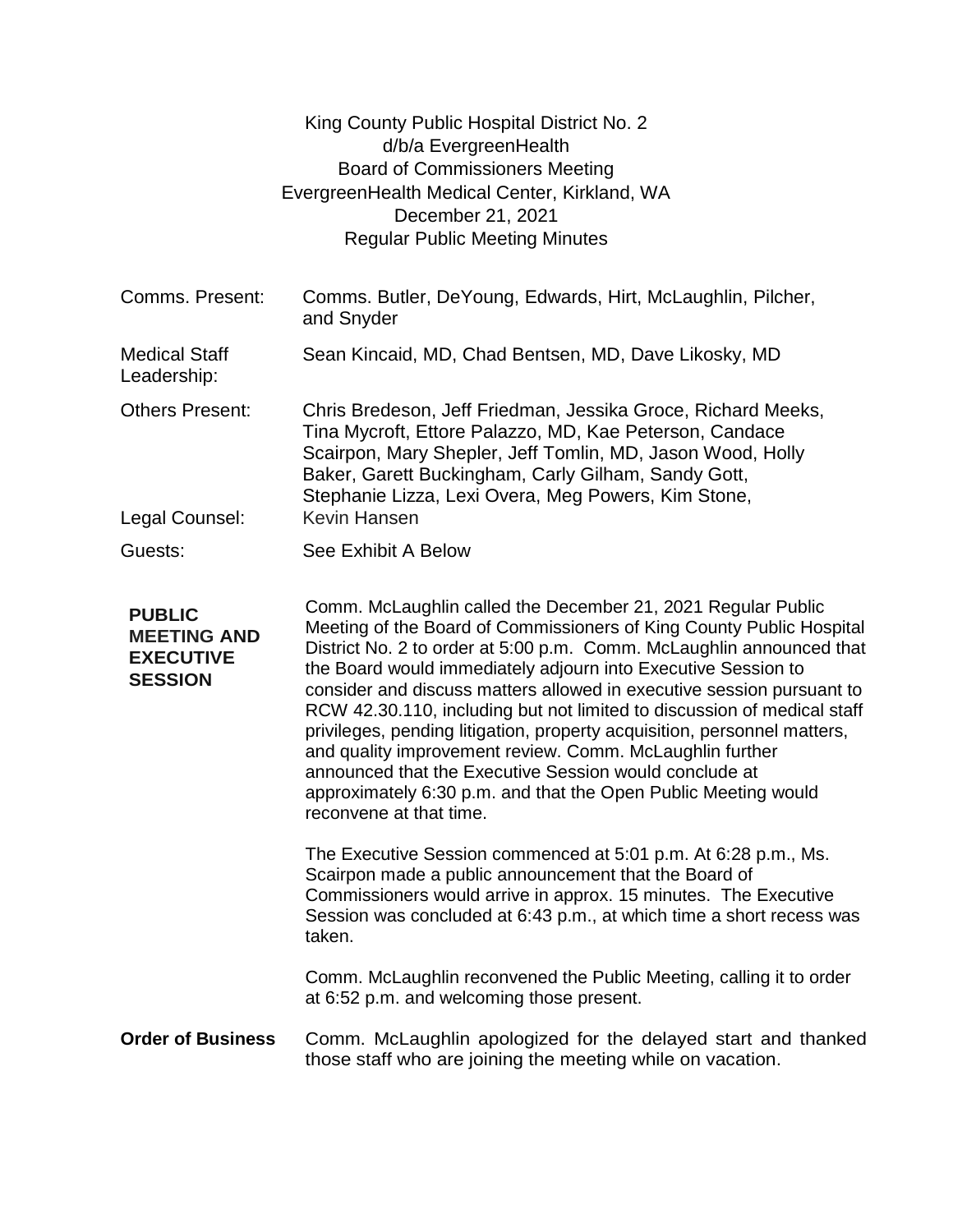| <b>Public Comment</b>                                   | Sandy Gott, RN, read a letter to the Board which was written by<br>Theresa Blazer, RN. The letter expressed concerns about staffing,<br>workload, lack of respect from patients for the nursing staff, desires for<br>retention bonus, etc. Comm. McLaughlin thanked the guests for their<br>time.                                                         |
|---------------------------------------------------------|------------------------------------------------------------------------------------------------------------------------------------------------------------------------------------------------------------------------------------------------------------------------------------------------------------------------------------------------------------|
|                                                         | Comm. McLaughlin announced that Kae Peterson, VP Foundation, is<br>retiring soon and on behalf of the Board shared their appreciation for<br>her efforts on behalf of the Foundation and EvergreenHealth and<br>wished her the best on her next adventures.                                                                                                |
|                                                         | Ms. Peterson thanked Comm. McLaughlin, the Board and medical staff<br>for their time and support noting it has been a privilege and an honor<br>to work on behalf of the organization. Dr. Tomlin and individual<br>Commissioners thanked her as well and wished her the best.                                                                             |
| <b>Presentations</b><br><b>HR Semi-Annual</b><br>Report | Jessika Groce, Chief Human Resources Officer, presented the HR<br>semi-annual report through 3 <sup>rd</sup> quarter which included a review of<br>recruitment and retention, turnover, diversity, the employee assistance<br>fund, leadership training, COVID Vaccine mandate update, etc. Ms.<br>Groce responded to questions from the Board throughout. |
| <b>Quarterly Quality</b><br>Dashboard                   | Ettore Palazzo, MD, Chief Medical and Quality Officer, presented the<br>quarterly Quality dashboard which includes metrics for controlling high<br>blood pressure, antimicrobial stewardship, opiate prescription supply,<br>readmissions, overall length of stay, etc. Dr. Palazzo responded to<br>questions from the Board throughout.                   |
| <b>Community Advisors</b><br><b>Annual Report</b>       | Stephanie Lizza, Director of Community Engagement, presented the<br>Community Advisors Annual Report which included an overview of the<br>meetings for the year, the planning and recruitment Committee, the<br>process for recruiting community advisors, etc. She responded to<br>questions from the Commissioners throughout.                           |
| <b>Action Items</b><br><b>Consent Agenda</b>            | Comm. Edwards made a motion to approve the Consent Agenda.                                                                                                                                                                                                                                                                                                 |
|                                                         | The Consent Agenda included:                                                                                                                                                                                                                                                                                                                               |
|                                                         | A) Board Minutes<br>• Regular Meeting - November 15, 2021<br>• Board Educational - December 3, 2021                                                                                                                                                                                                                                                        |
|                                                         | B) Voucher No. 596 November, 2021, totaling 63,125,762<br>(Exhibit B)                                                                                                                                                                                                                                                                                      |
|                                                         | C)<br><b>Contractor Pay Requests</b>                                                                                                                                                                                                                                                                                                                       |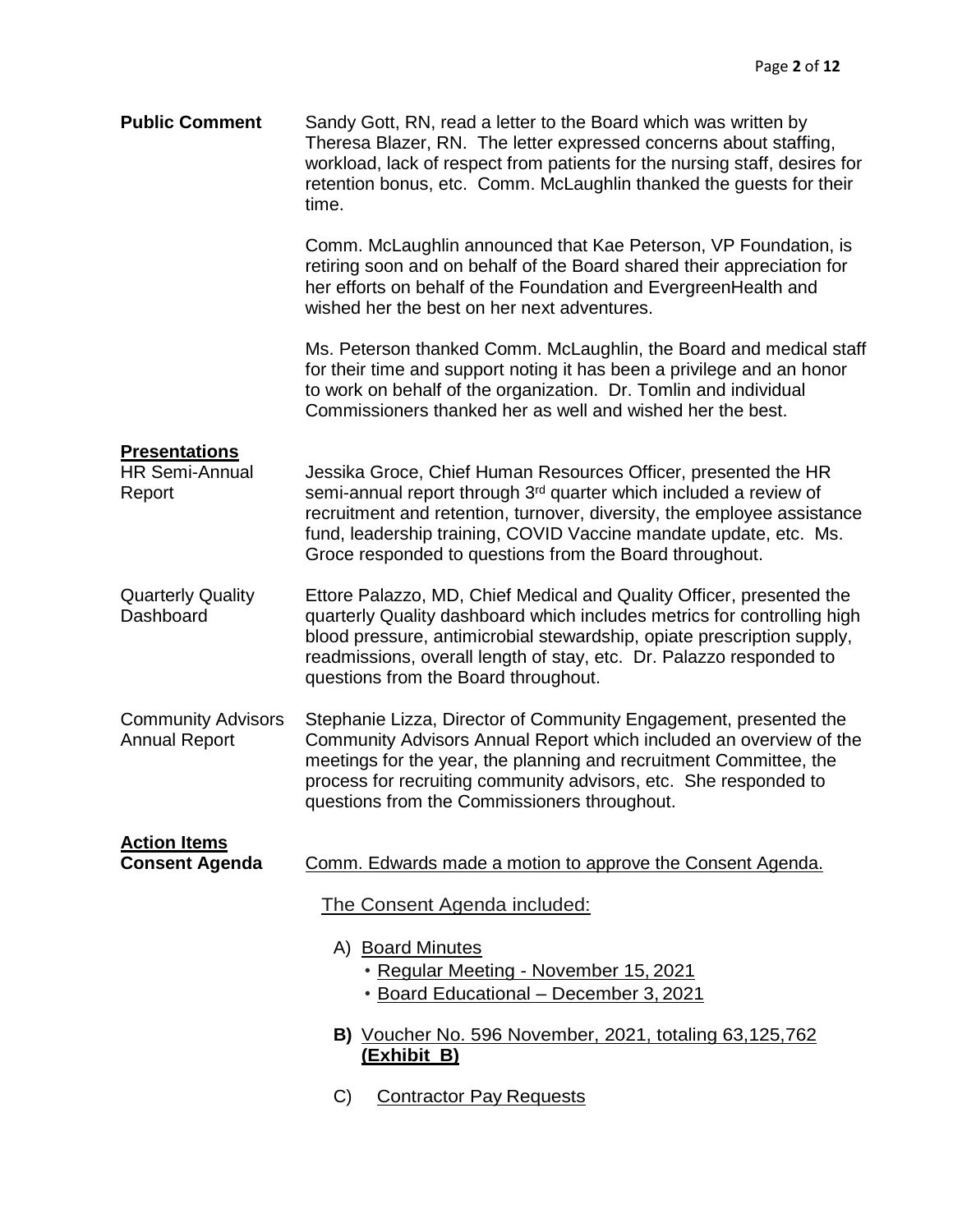|                                                                 | <b>EHMC Silver 1 &amp; 2 Enabling Projects</b>                                                                                       |  |  |  |  |  |
|-----------------------------------------------------------------|--------------------------------------------------------------------------------------------------------------------------------------|--|--|--|--|--|
|                                                                 | o Lease Crutcher Lewis<br>\$0                                                                                                        |  |  |  |  |  |
|                                                                 | <b>EHMC FMC &amp; OB Renovation</b>                                                                                                  |  |  |  |  |  |
|                                                                 | o Aldrich + Associates<br>\$2,249,950.75<br><b>EHMC Imaging Replacement Projects</b>                                                 |  |  |  |  |  |
|                                                                 | o BNBuilders Inc.<br>\$0                                                                                                             |  |  |  |  |  |
|                                                                 | <b>EH Hospice ReRoof</b>                                                                                                             |  |  |  |  |  |
|                                                                 | \$0<br>o Best Contracting Services Inc.                                                                                              |  |  |  |  |  |
|                                                                 | <b>Total Contractor Pay Requests:</b><br><u>\$2,249,950.75</u>                                                                       |  |  |  |  |  |
|                                                                 | D) Medical Staff                                                                                                                     |  |  |  |  |  |
|                                                                 | • New Appointments, Reappointments, Status Changes, and                                                                              |  |  |  |  |  |
|                                                                 | Privileges pertaining to the EvergreenHealth Medical Center                                                                          |  |  |  |  |  |
|                                                                 | Medical Staff and AHPs in Exhibit C and Delineation of<br><b>Privileges</b>                                                          |  |  |  |  |  |
|                                                                 |                                                                                                                                      |  |  |  |  |  |
|                                                                 | Disposal of Surplus Equipment (as identified in Exhibit<br>E)<br>D)                                                                  |  |  |  |  |  |
|                                                                 | Comm. Butler seconded the motion.                                                                                                    |  |  |  |  |  |
|                                                                 | The motion carried unanimously.                                                                                                      |  |  |  |  |  |
| <b>Executive</b><br><b>Compensation</b><br><b>Policy Update</b> | Comm. Butler made a motion to approve the revised Executive<br>Compensation Policy as written.                                       |  |  |  |  |  |
|                                                                 | Comm. Pilcher seconded the motion.                                                                                                   |  |  |  |  |  |
|                                                                 | The motion carried unanimously.                                                                                                      |  |  |  |  |  |
| Community                                                       | Comm. Snyder made a motion to approve the Planning and                                                                               |  |  |  |  |  |
| <b>Advisors Planning</b>                                        | Recruitment Committee members and the new Community Advisors                                                                         |  |  |  |  |  |
| and Recruitment<br><b>Committee</b>                             | <u>Member appointments as presented.</u>                                                                                             |  |  |  |  |  |
| Membership & new                                                | Comm. Hirt seconded the motion.                                                                                                      |  |  |  |  |  |
| Community<br><b>Advisors members</b>                            | The motion carried unanimously.                                                                                                      |  |  |  |  |  |
| <b>Appointments</b>                                             |                                                                                                                                      |  |  |  |  |  |
| 2021 Audit                                                      | <b>Community Benefit Statement</b>                                                                                                   |  |  |  |  |  |
| <b>Engagement</b>                                               | Completing an annual external audit, provides an objective,                                                                          |  |  |  |  |  |
|                                                                 | independent review of the financial statements which ensures<br>transparency and increases confidence in the integrity of management |  |  |  |  |  |
|                                                                 | and the financial processes of the organization. This allows the                                                                     |  |  |  |  |  |
|                                                                 | community to know that the organization is operating in a transparent<br>and ethical manner.                                         |  |  |  |  |  |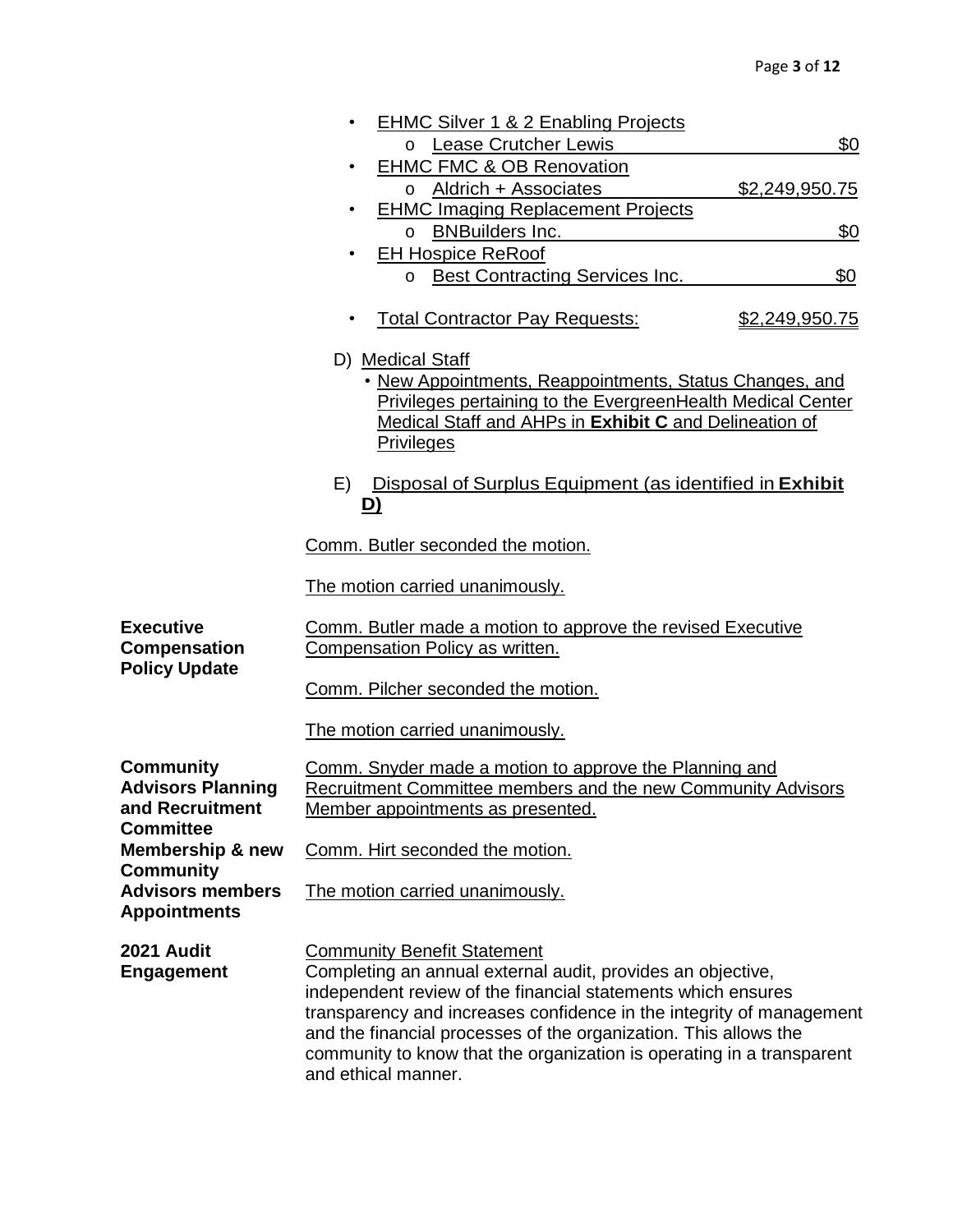|  | Comm. DeYoung made a motion to approve the 2021 external auditor. |  |  |  |  |
|--|-------------------------------------------------------------------|--|--|--|--|
|  | audit fees and the 2020 single audit as written.                  |  |  |  |  |

Comm. Edwards seconded the motion.

The motion carried unanimously.

**2021 Remaining Levy Funds** Community Benefit Statement Levy Programs provide a variety of services directly to the community through the use of levy dollars paid to the district and are intended to improve the health and wellness of the community we serve by meeting the needs of the community.

> Comm. DeYoung made a motion to approve carrying over 100% of the remaining 2021 Levy funds into 2022.

Comm. Hirt seconded the motion.

The motion carried unanimously.

**Board Bylaws Update** Community Benefit Statement By having clear, complete, and accurate Bylaws, the Board can ensure they are honoring all laws and regulations and are transparent and accountable to the Community we serve.

> Comm. Edwards made a motion to approve the updated Board Bylaws as written.

Comm. Pilcher seconded the motion.

The motion carried unanimously.

**Board Delegation Policy Update** Community Benefit Statement By having a clear, detailed, and thorough Board Delegation Policy the Board ensures that it is clear which tasks the Board and CEO are each responsible for. This ensures that funding provided by the Community is used appropriately and is within the best interest of the Community.

> Comm. Hirt made a motion to approve the updated Board Delegation Policy as written.

Comm. Snyder seconded the motion.

The motion carried unanimously.

**Board Committee Charters Update** Community Benefit Statement By having clear, complete, and accurate Committee charters, the Board can ensure Committees have a clear understanding of the work the Board is requesting of them as well as the reporting requirements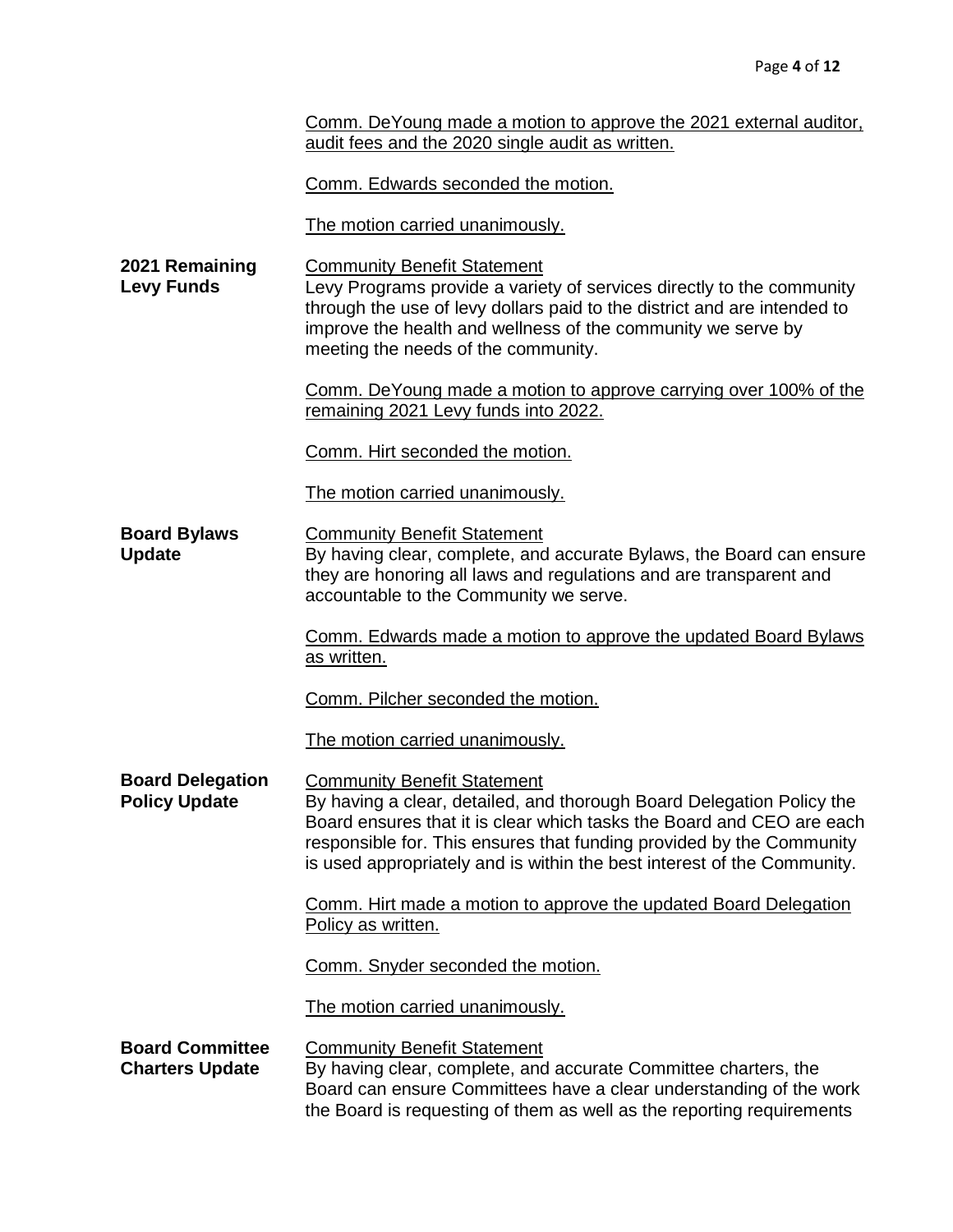to the Board. This is a best practice and helps ensure the Board is honoring all laws and regulations and are transparent and accountable to the Community we serve.

Comm. Hirt made a motion to approve the updated Board Committee Charters as written.

Comm. Snyder seconded the motion.

The motion carried unanimously.

| <b>Written Reports</b><br><b>Quarterly Capital</b><br>and Construction<br><b>Report</b>   | Garett Buckingham, Director of Design and Construction, gave<br>updates on the Master Facility Plan work and responded to questions<br>from the Board.                                                                                                                                                                                                                                                                                                                                                                                                                                                                                                                                                                                                                                              |  |  |  |
|-------------------------------------------------------------------------------------------|-----------------------------------------------------------------------------------------------------------------------------------------------------------------------------------------------------------------------------------------------------------------------------------------------------------------------------------------------------------------------------------------------------------------------------------------------------------------------------------------------------------------------------------------------------------------------------------------------------------------------------------------------------------------------------------------------------------------------------------------------------------------------------------------------------|--|--|--|
| Governance<br><b>Committee Annual</b><br><b>Report</b>                                    | Comm. Butler and the Governance Committee responded to questions<br>from the Board regarding the 2021 Governance Committee Annual<br>Report.                                                                                                                                                                                                                                                                                                                                                                                                                                                                                                                                                                                                                                                        |  |  |  |
| <b>Rolling Agenda</b>                                                                     | Ms. Scairpon noted that we are moving the Rolling Agenda from a<br>Discussion Item to a Written Report and calling out highlights and<br>responding to questions from the Board. As part of this new format,<br>she reminded everyone that the January Educational date has<br>changed to January 14th.                                                                                                                                                                                                                                                                                                                                                                                                                                                                                             |  |  |  |
| <b>Discussion Items</b><br><b>Annual Board</b><br><b>Officer Declaration</b><br>of Intent | Comm. McLaughlin requested Commissioners declare their intent for<br>Board Officer positions for 2022:<br>Comm. McLaughlin stated that he is willing to serve as Chair for<br>one additional year.<br>Comm. Pilcher noted that he is impressed with Comm.<br>$\circ$<br>McLaughlin's work as Chair.<br>Comm. Butler thanked Comm. McLaughlin for serving as<br>$\circ$<br>Board Chair for the last two years and supports his<br>continued leadership.<br>Comm. Hirt echoes this.<br>$\circ$<br>Comm. Snyder - Stated that he would like to continue the work<br>$\bullet$<br>of the Secretary again next year noting that he and Ms.<br>Scairpon are working together to make improvements in<br>processes for the Secretary role and that he is working more on<br>projects with the Board chair. |  |  |  |
| <b>Medical Staff</b><br><b>Update</b>                                                     | Dr. Kincaid expressed his gratitude for the recently opened pre-op<br>clinic noting the waiting room is patient centric and noted that Medical<br>Staff leadership is working with physicians to get their malpractice<br>insurance limits to the Board approved level by the January 1, 2022<br>deadline. Dr. Kincaid thanked the Board for their support over his                                                                                                                                                                                                                                                                                                                                                                                                                                 |  |  |  |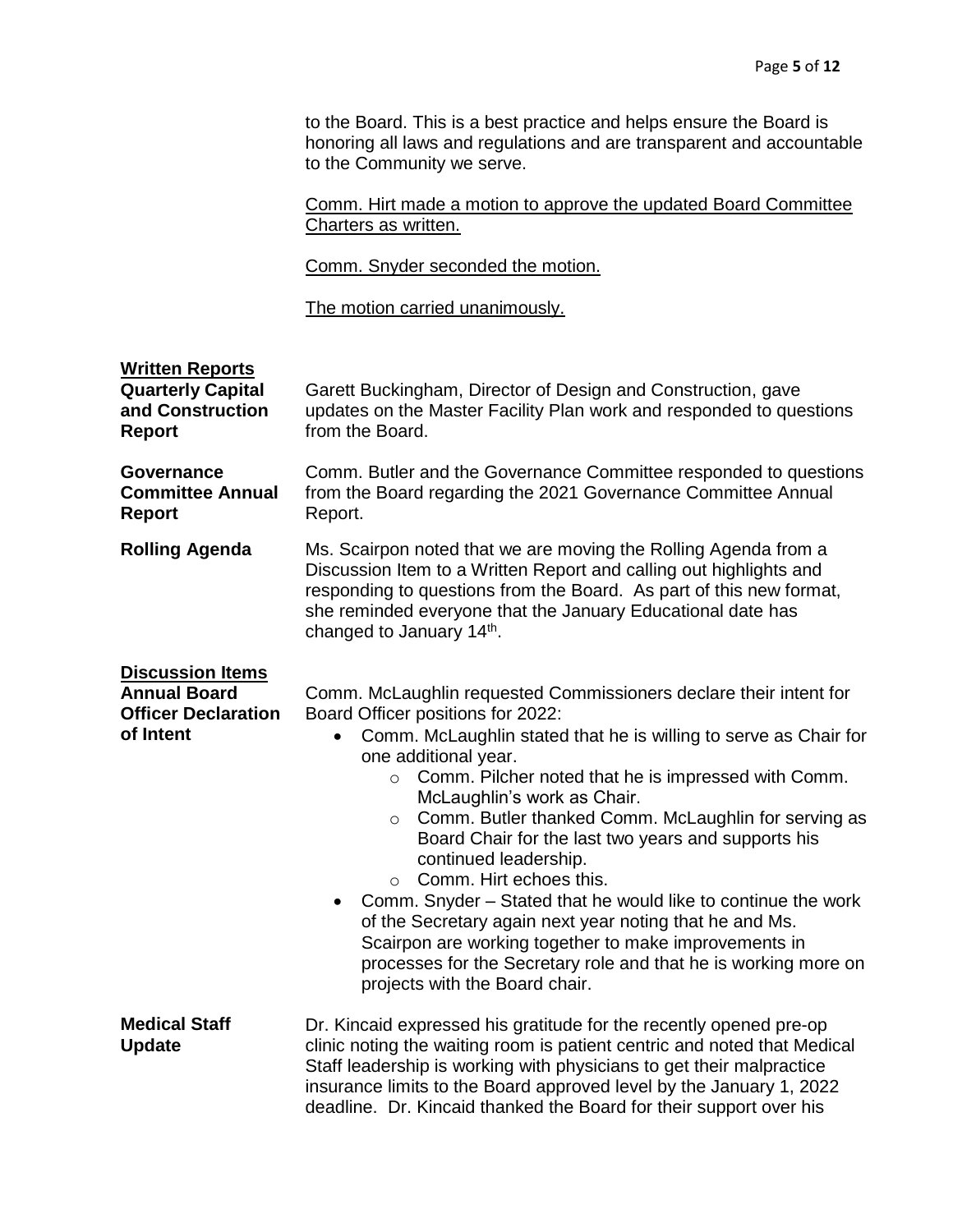|             | tenure as VP and President. The Board thanked him for his work and |
|-------------|--------------------------------------------------------------------|
|             | valuable opinion. He responded to questions from the Board         |
| throughout. |                                                                    |

Additionally, Dr. Bentsen reviewed the selection process for the Vice President and announced that Michael Mena, MD will be the new VP as of January 1, 2022.

**CEO/Administrative**  Jeff Tomlin, MD, CEO, discussed the following:

**Update**

- Thanked Dr. Kincaid for his service as VP and President especially during the pandemic.
- EHA Updates
- Update on COVID specifically the Omicron variant
- Staffing
- Surgical case status

Additionally, Comm. McLaughlin requested the Commissioners send in their comments about the upcoming retreat to Dr. Tomlin.

**Commissioner Reports** Comm. Butler – It has been a year and I am hopeful for a calmer 2022, am very appreciative of my fellow Commissioners, and management, we're working together to get to the right place. Thank you to all!

> Comm. Edwards – This wraps up two years for me on the Board, and I hope to be in person one day. Thank you to everyone for the work they do.

> Comm. DeYoung – I wish staff a Merry Christmas, I know it's a lot of work. We feel for the people making their comments tonight and want to thank them for all the work they do for EvergreenHealth and wish them the best.

> Comm. Pilcher – I echo Comm. DeYoung's statements, I'm impressed by the quality of the nursing presentation tonight. We all understand where they are, and we appreciate them. Its touching how hard these people are working and how committed they are to the patients. Thank you to the marketing department for their work on the current Monitor, it's an excellent report with patients being the focus and the doctors and nurse are in support of them. I also want to thank the quality team, Kristen Krebs, Greta Gillette, and the rest of the Quality team, it's because of them we do so well. We have a great team and I'm looking forward to next year. Have a Happy Holiday!

Comm. Hirt – Thank you everyone for what you've said, it's been a rocky few years. I applaud everyone for their work for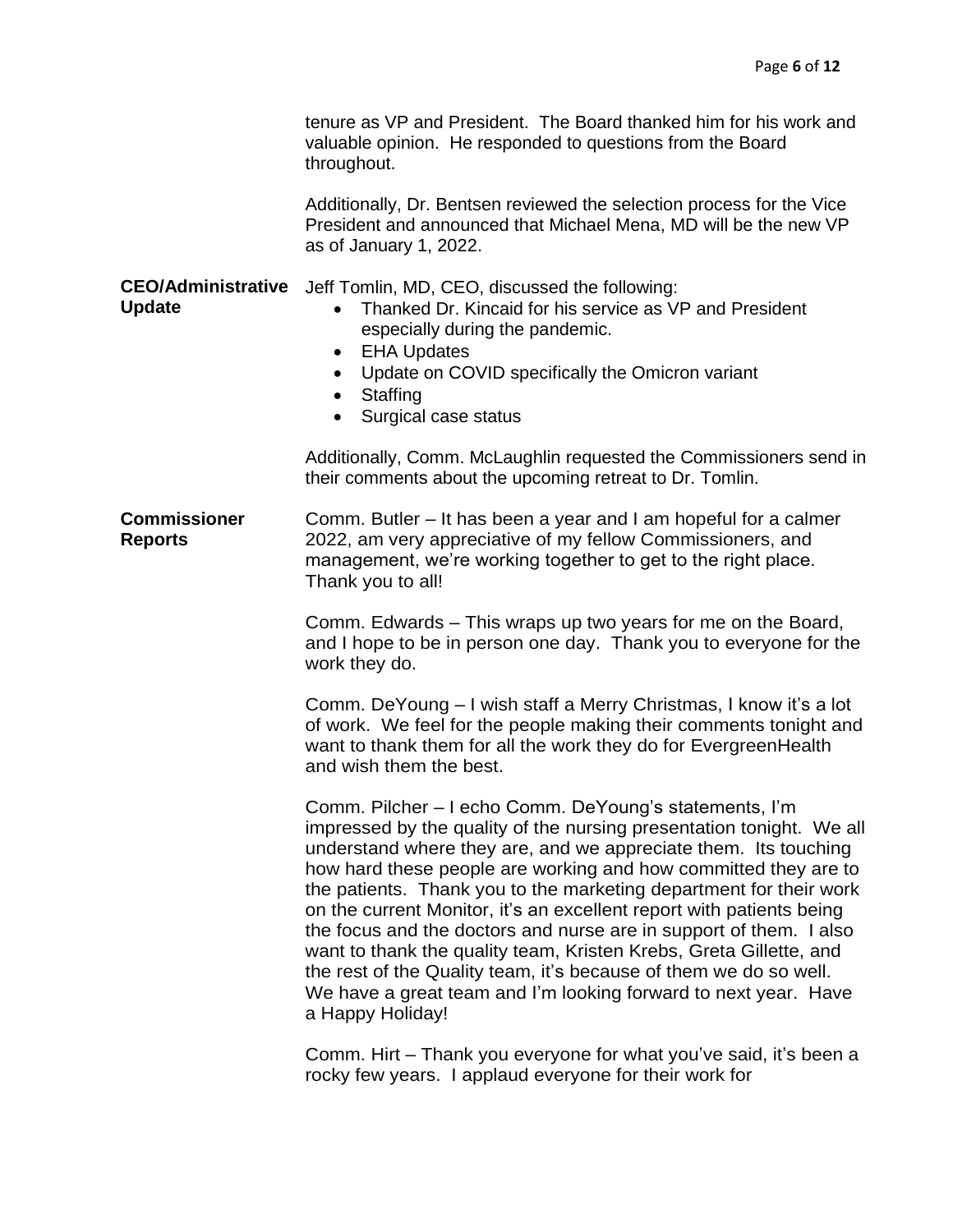EvergreenHealth. Merry Christmas and thank you for all you have done and how far we have gone this year.

Comm. Snyder – I had a unique experience of seeing another hospital in another part of the country. It's interesting to see the differences between the facilities, people are very dedicated to the patients. I enjoyed the committees this year and the work in Strategic Planning and Construction Committee and Digital Health and Consumer Innovation, etc. Thank you to the staff, the nursing staff, physicians, EVS, food services, etc., they are all doing great work in an adverse time. Merry Christmas!

Comm. McLaughlin – Thank you to Dr. Tomlin and your staff and all the people in the organization. This year was another tough year, COVID fatigue has weighed on everyone. It was a successful year, metrics for quality, finance, and service are all looking positive despite the challenging times. Please express our appreciation to staff on behalf of the Board.

Adjourn The December 21, 2021 meeting of the Board of Commissioners for King County Public Hospital District No. 2 was adjourned at 9:08 p.m.

ATTEST:

Virgil Snyder, Commissioner/Secreta Feb 1, 2022 2:44 PM PST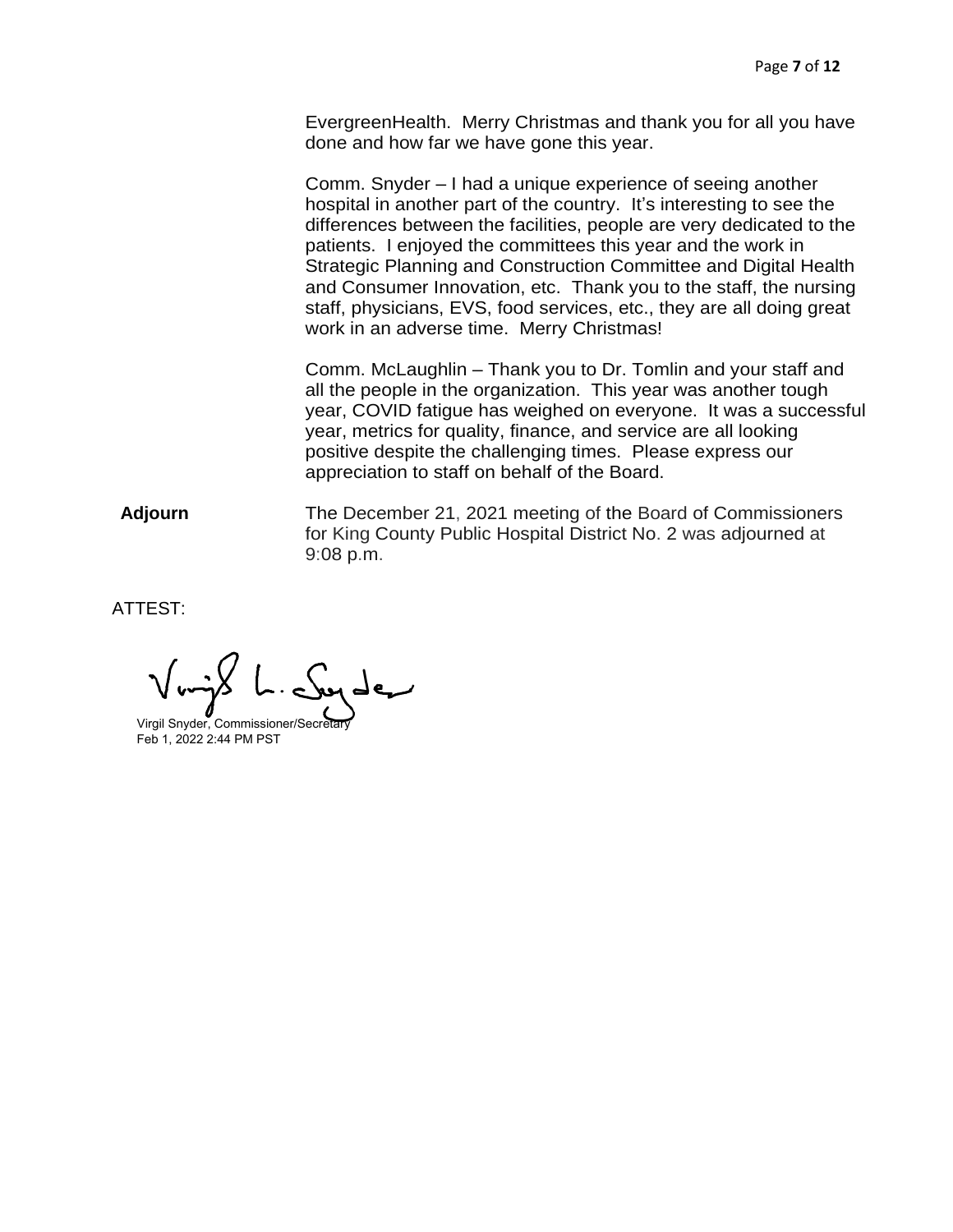## **Exhibit A – Guests**

| <b>Name</b>                 | <b>Residence</b> |
|-----------------------------|------------------|
| <b>Bert Percival – WSNA</b> | Unknown          |
| Tara Barnes - WSNA          | Unknown          |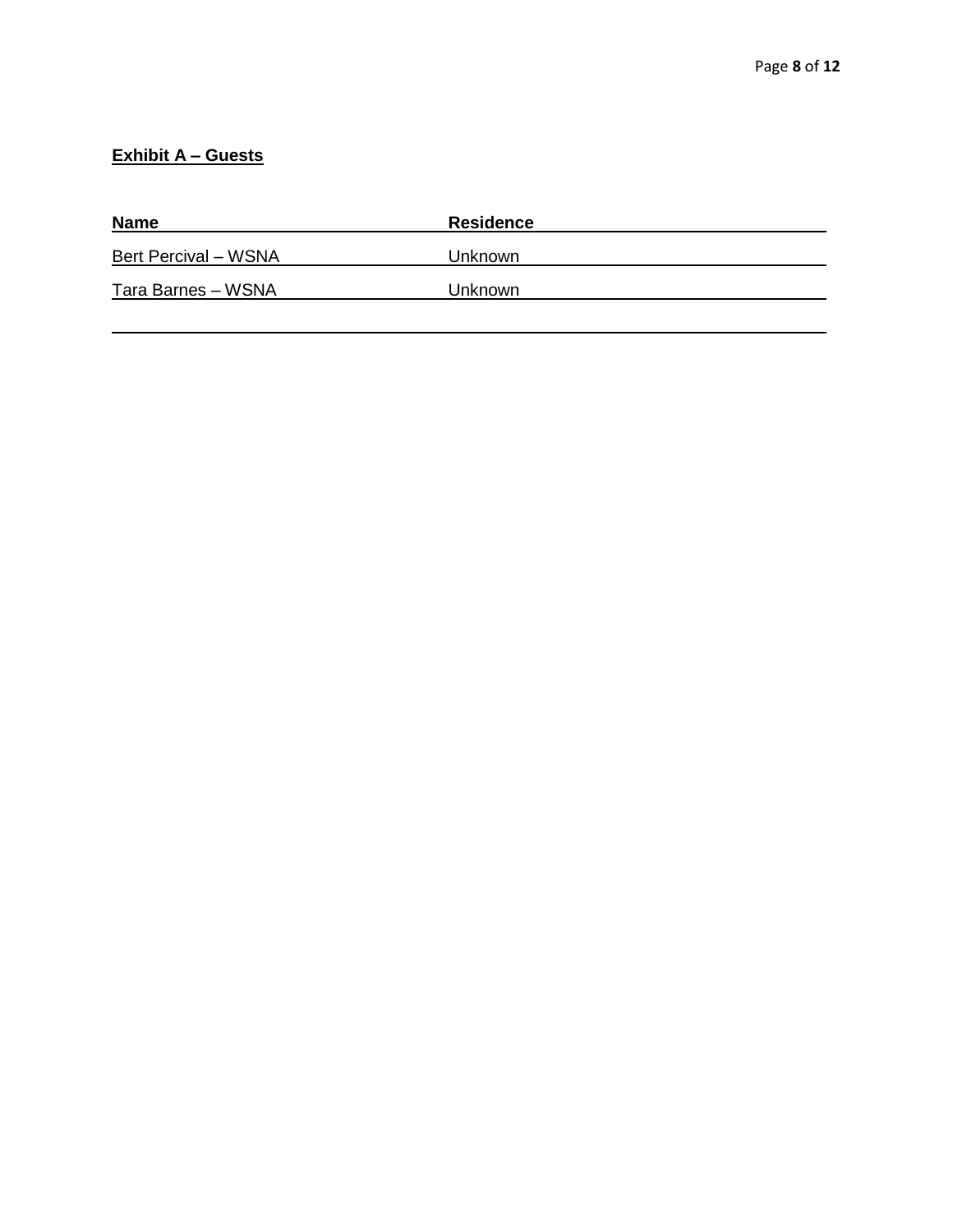## **Exhibit B - Monthly Voucher Summary**

KING COUNTY PUBLIC HOSPITAL DISTRICT NO. 2 dba EVERGREENHEALTH **VOUCHER SUMMARY #596** November 2021

|                                               | <b>CURRENT MONTH</b> | <b>6-MONTH</b><br><b>ROLLING</b><br><b>AVERAGE</b> |
|-----------------------------------------------|----------------------|----------------------------------------------------|
|                                               |                      |                                                    |
| <b>PATIENT &amp; INSURANCE REFUNDS *</b>      | 196,654              | 331,658                                            |
| <b>ACCOUNTS PAYABLE - Warrants/Refunds **</b> | 22,198,815           | 24,377,609                                         |
| <b>ACCOUNTS PAYABLE - EFT ***</b>             | 3,902,347            | 12,576,909                                         |
| <b>RISK MANAGEMENT CLAIMS - ACH ****</b>      | 186,901              | 83,645                                             |
| <b>WORKERS COMPENSATION CLAIMS</b>            | 182,382              | 174,530                                            |
| <b>FIRST CHOICE PPO CLAIMS</b>                | 1,416,356            | 1,863,748                                          |
| <b>PAYROLL - Warrants</b>                     | 361,929              | 347.266                                            |
| <b>PAYROLL - Direct Deposit</b>               | 24.333.312           | 24,159,478                                         |
| <b>PAYROLL TAXES</b>                          | 9,526,510            | 9,310,720                                          |
| <b>B &amp; O TAXES</b>                        | 820,556              | 702,033                                            |
|                                               | 63.125.762           | 73,927,596                                         |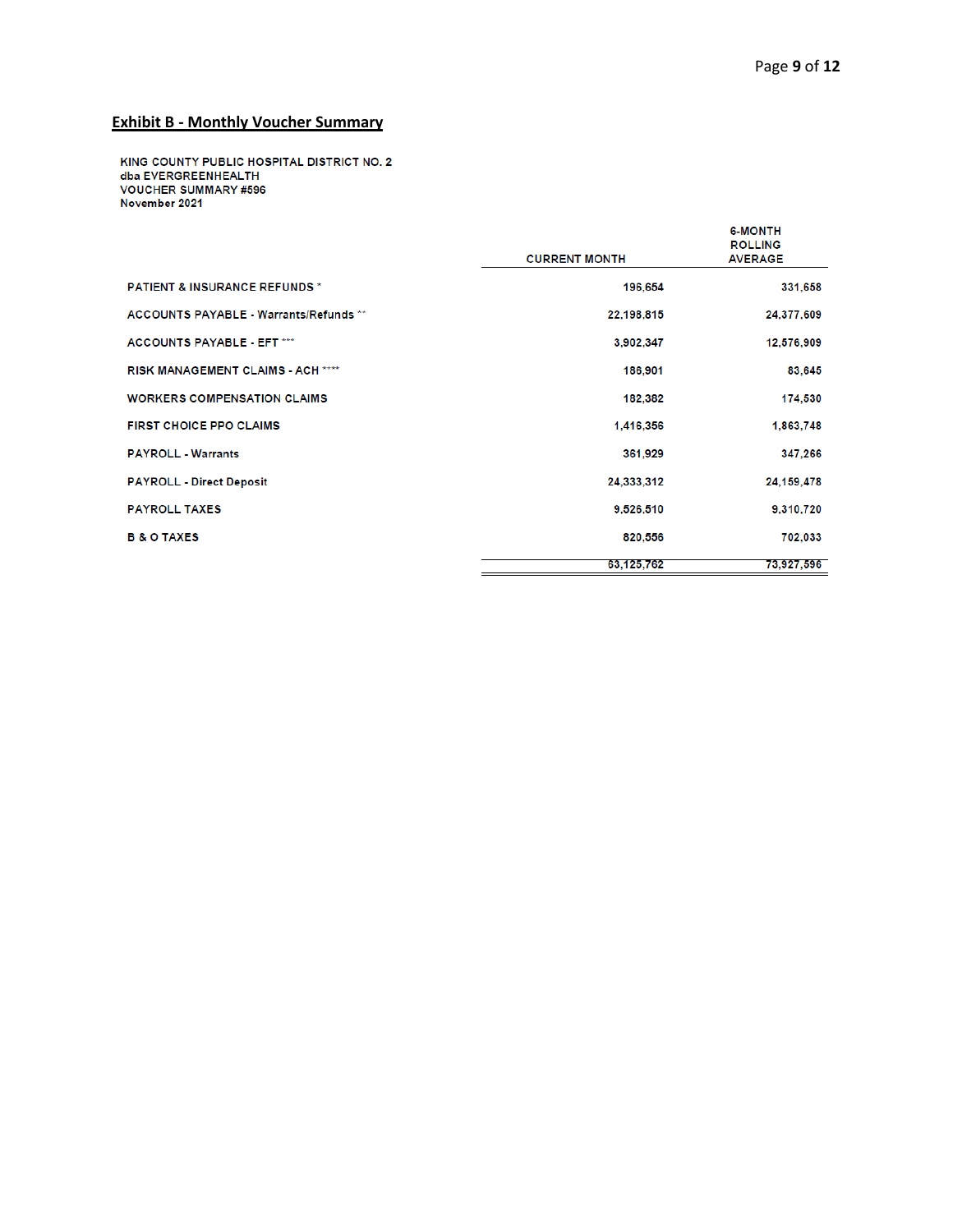| INITIAL APPOINTMENTS: The following individuals are approved for initial appointment to the        |                             |                    |                              |  |  |  |
|----------------------------------------------------------------------------------------------------|-----------------------------|--------------------|------------------------------|--|--|--|
| Medical Staff or Allied Health Professionals with privileges delineated in their credentials file. |                             |                    |                              |  |  |  |
| <b>NAME</b>                                                                                        | SPECIALTY/DEPT.             | <b>STATUS REQ.</b> | <b>REQUESTED APT. PERIOD</b> |  |  |  |
| Bologan, Ana-Irina, ARNP                                                                           | Urology / Surgery           | <b>AHP</b>         | 12/21/2021 - 11/30/2023      |  |  |  |
| Castro, Joseph, PA-C                                                                               | Neurosurgery / Surgery      | <b>AHP</b>         | 12/21/2021 - 11/30/2023      |  |  |  |
| Craig, Paul, MD                                                                                    | <b>Diagnostic Radiology</b> | Telemedicine       | 12/21/2021 - 11/30/2023      |  |  |  |
| Day, Kristopher, MD                                                                                | Plastics / Surgery          | Active             | 12/21/2021 - 11/30/2023      |  |  |  |
| Ellis, Jimmy Scott, DO                                                                             | OBG Hospitalist / W&C       | Active             | 12/21/2021 - 11/30/2023      |  |  |  |
| Fazl, Arash, MD                                                                                    | Neurology / Medicine        | Active             | 12/21/2021 - 11/30/2023      |  |  |  |
| Khairy, Raniah, MD                                                                                 | OB/GYN / W&C                | Active             | 12/21/2021 - 11/30/2023      |  |  |  |

## **Exhibit C ~ Medical Staff/AHP Appointments/Reappointments/Scope of Practice**

| REAPPOINTMENTS: The following individuals are approved for reappointment to the Medical or AHP |                                |                    |                              |  |  |
|------------------------------------------------------------------------------------------------|--------------------------------|--------------------|------------------------------|--|--|
| Staff with the privileges delineated in their credentials files.                               |                                |                    |                              |  |  |
| <b>NAME</b>                                                                                    | SPECIALTY/DEPT.                | <b>STATUS REQ.</b> | <b>REQUESTED APT. PERIOD</b> |  |  |
|                                                                                                | Sleep                          |                    |                              |  |  |
| Chang, Yoon Hee A., MD                                                                         | Medicine/Medicine              | Active             | 12/21/2021 - 11/30/2023      |  |  |
|                                                                                                | General Surgery /              |                    | 12/21/2021 - 11/30/2023      |  |  |
| Donovan, Stacey M., RNFA                                                                       | Surgery                        | <b>AHP</b>         |                              |  |  |
|                                                                                                | Diag. Radiology/Hosp           |                    | 12/21/2021 - 11/30/2023      |  |  |
| Engelbrecht, Diane E., MD                                                                      | Med                            | Active             |                              |  |  |
| Grimm, Amy E., MD                                                                              | Pediatrics/Primary Care        | Courtesy           | 12/21/2021 - 11/30/2023      |  |  |
| Jordan, Lisbeth M., MD                                                                         | OBG Hospitalist / W&C          | Active             | 12/21/2021 - 11/30/2023      |  |  |
| Kim, Daniel J., MD                                                                             | Rheumatology/Medicine          | Active             | 12/21/2021 - 11/30/2023      |  |  |
| Lin, Jen-Liang, MD                                                                             | Cardiology/Medicine            | Active             | 12/21/2021 - 11/30/2023      |  |  |
| Marion, Dominique E., MD                                                                       | Pediatrics/Primary Care        | Active             | 12/21/2021 - 11/30/2023      |  |  |
| Mickelson, Dayne T., MD                                                                        | Orthopedics / Surgery          | Courtesy           | 12/21/2021 - 11/30/2023      |  |  |
| Sahs, Jean A., MD                                                                              | Pediatrics/Primary Care        | Courtesy           | 12/21/2021 - 11/30/2023      |  |  |
| Sailer, Michael J., MD                                                                         | Orthopedics / Surgery          | Courtesy           | 12/21/2021 - 11/30/2023      |  |  |
| Seaver, Gwen E., MD                                                                            | <b>Pediatrics/Primary Care</b> | Courtesy           | 12/21/2021 - 11/30/2023      |  |  |
| Slack, Stephen F., MD                                                                          | OBG Hospitalist / W&C          | Active             | 12/21/2021 - 11/30/2023      |  |  |
|                                                                                                | Urgent Care / Hosp.            |                    | 12/21/2021 - 11/30/2023      |  |  |
| Taylor, Lindsay S., PA-C                                                                       | Med.                           | AHP                |                              |  |  |
| <b>Tiburcio, Tania, ARNP</b>                                                                   | OB/GYN / W&C                   | AHP                | 12/21/2021 - 11/30/2023      |  |  |
| Tsuang, Mary W., MD                                                                            | OB/GYN / W&C                   | Active             | 12/21/2021 - 11/30/2023      |  |  |
| Tyson, Brad T., PsyD                                                                           | Mental Health/Medicine         | AHP                | 12/21/2021 - 11/30/2023      |  |  |
| van Haelst, Carol M., MD                                                                       | Heme/Onc/Medicine              | Active             | 12/21/2021 - 11/30/2023      |  |  |
| Vasavada, Aekta H., PharmD                                                                     | Pharmacy/Primary Care          | AHP                | 12/21/2021 - 11/30/2023      |  |  |
|                                                                                                | Vascular                       |                    | 12/21/2021 - 11/30/2023      |  |  |
| Warner, Katherine I., DO<br>Surgery/Surgery<br>Active                                          |                                |                    |                              |  |  |
| Zichella, Mario, DO                                                                            | Neonatology / W&C              | Active             | 12/21/2021 - 11/30/2023      |  |  |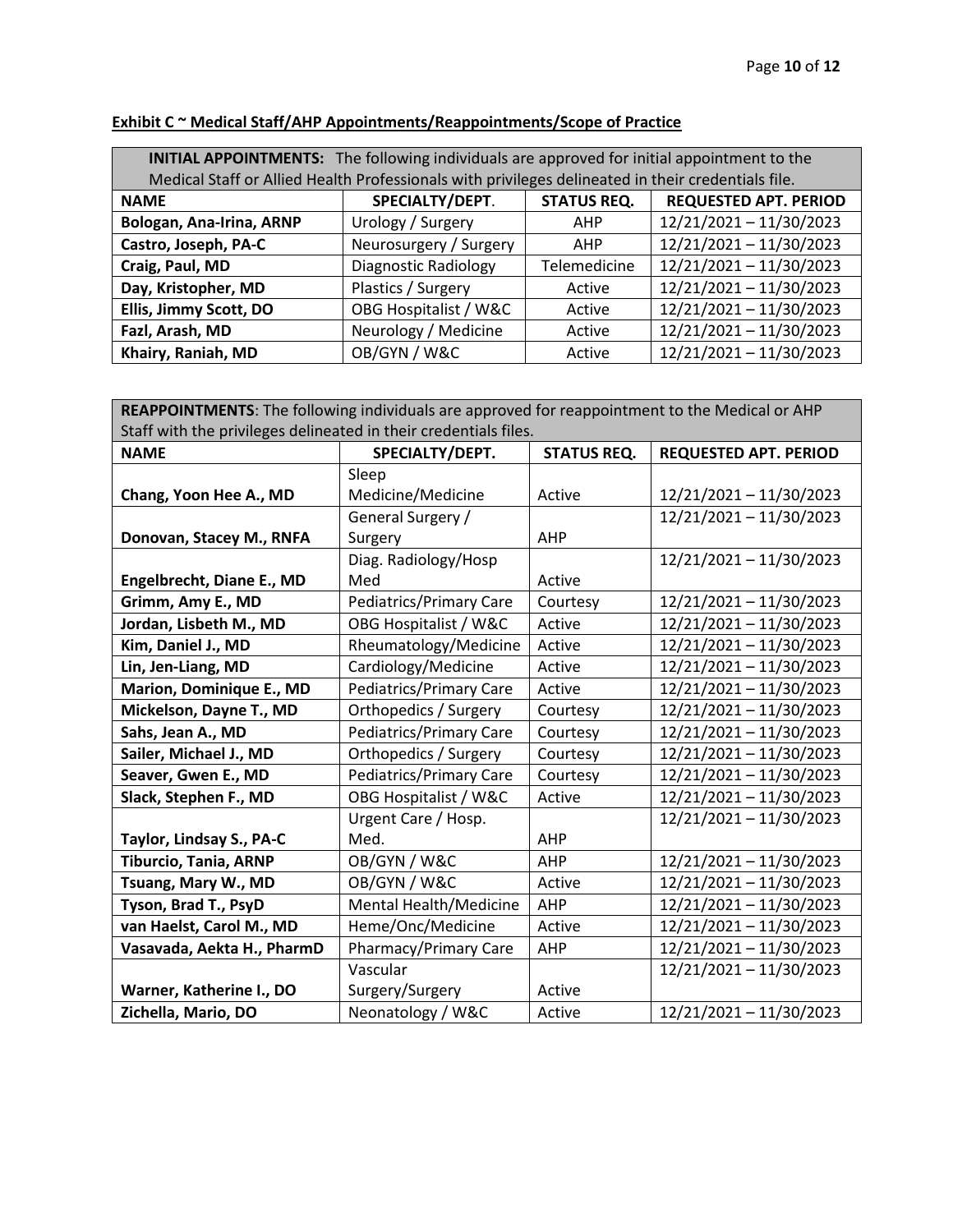**REQUESTS FOR ADDITIONAL/CHANGE OF PRIVILEGES OR STAFF STATUS CHANGE:** The following individuals are approved for additional privileges or a change of privileges, as noted in their credentials files. Additional privileges shall be granted for the remainder of the current appointment period.

| <b>NAME</b>          | <b>SPECIALTY/DEPT</b> | <b>STATUS</b> | PRIVILEGE(S)/STATUS REQUESTED/CHANGE |
|----------------------|-----------------------|---------------|--------------------------------------|
| Crews, Jennie R., MD | Heme/Onc/Med          | Courtesy      | Requesting Active status             |
|                      |                       |               | Requesting Core and Therapeutic Med  |
| Dumke, Sarah, ARNP   | Gen Surgery/Surgery   | <b>AHP</b>    | privileges                           |

| RESIGNATIONS: The following resignations from the Medical Staff or AHP's are accepted and approved. |                                |                 |  |  |
|-----------------------------------------------------------------------------------------------------|--------------------------------|-----------------|--|--|
| <b>NAME</b>                                                                                         | SPECIALTY/DEPT                 | <b>STATUS</b>   |  |  |
|                                                                                                     |                                |                 |  |  |
| Castle Jr., Thomas H., MD                                                                           | Orthopedics/surgery            | courtesy        |  |  |
| Crenshaw, William B., MD                                                                            | Diag. Radiology/Hosp Med       | Telemedicine    |  |  |
| Justus, Peter G., MD                                                                                | Gastroenterology/Medicine      | Active/Honorary |  |  |
| Karlapalem, Srujana, PA-C                                                                           | UC/Hosp Med Dept               | AHP             |  |  |
| LaFleur, James, PA-C                                                                                | Orthopedics/Surgery            | AHP             |  |  |
| <b>Maginnis, Paul, PA-C</b>                                                                         | Orthopedics/surgery            | <b>AHP</b>      |  |  |
| Musa, Fernanda B., MD                                                                               | Gyn Oncology/W&C               | Active          |  |  |
| Norrell, Nelly, MD                                                                                  | Neuroscience/Medicine          | Telemedicine    |  |  |
| Peterson, Loryn W., MD                                                                              | Hand Surgery/Surgery           | Active          |  |  |
| Rizvi, Rabab, MD                                                                                    | Psychiatry/Med Dept            | Telemedicine    |  |  |
| Schweizer, Lauren, ARNP                                                                             | Gynecology/W & C               | AHP             |  |  |
| Souter, Vivienne L., MD                                                                             | MFm/W&C                        | Active          |  |  |
| Van Swearingen, Ingrid                                                                              | <b>Family Med/Primary Care</b> | Active          |  |  |